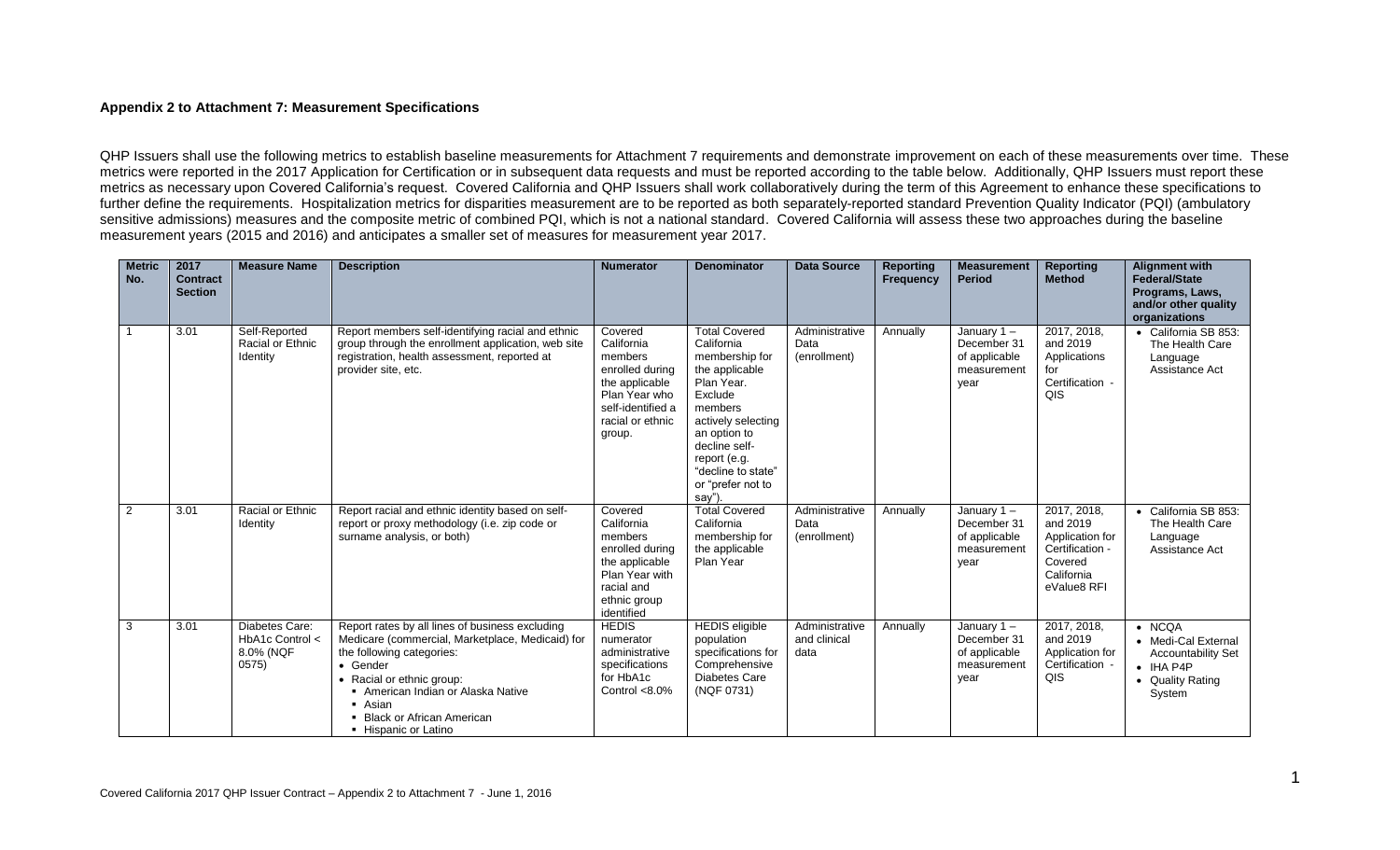| <b>Metric</b><br>No. | 2017<br><b>Contract</b><br><b>Section</b> | <b>Measure Name</b>                                                                              | <b>Description</b>                                                                                                                                                                                                                                                                                                                                                                 | <b>Numerator</b>                                                                                 | <b>Denominator</b>                                                                                      | <b>Data Source</b>     | <b>Reporting</b><br><b>Frequency</b> | <b>Measurement</b><br><b>Period</b>                                                                   | <b>Reporting</b><br><b>Method</b>                                    | <b>Alignment with</b><br>Federal/State<br>Programs, Laws,<br>and/or other quality<br>organizations                    |
|----------------------|-------------------------------------------|--------------------------------------------------------------------------------------------------|------------------------------------------------------------------------------------------------------------------------------------------------------------------------------------------------------------------------------------------------------------------------------------------------------------------------------------------------------------------------------------|--------------------------------------------------------------------------------------------------|---------------------------------------------------------------------------------------------------------|------------------------|--------------------------------------|-------------------------------------------------------------------------------------------------------|----------------------------------------------------------------------|-----------------------------------------------------------------------------------------------------------------------|
|                      |                                           |                                                                                                  | • Native Hawaiian or Other Pacific Islander<br>• White, not Hispanic or Latino                                                                                                                                                                                                                                                                                                     |                                                                                                  |                                                                                                         |                        |                                      |                                                                                                       |                                                                      |                                                                                                                       |
| 4                    | 3.01                                      | $CBP -$<br><b>Controlling High</b><br><b>Blood Pressure</b><br>(NQF 0018)                        | Report rates by all lines of business excluding<br>Medicare (commercial, Marketplace, Medicaid) for<br>the following categories:<br>• Gender<br>• Racial or ethnic group:<br>American Indian or Alaska Native<br>• Asian<br>• Black or African American<br>• Hispanic or Latino<br>• Native Hawaiian or Other Pacific Islander<br>• White, not Hispanic or Latino                  | <b>HEDIS</b><br>numerator<br>specifications<br>for Controlling<br>High Blood<br>Pressure         | <b>HEDIS</b> eligible<br>population<br>specifications for<br>Controlling High<br><b>Blood Pressure</b>  | Clinical data          | Annually                             | January $1 -$<br>December 31<br>of applicable<br>measurement<br>year                                  | 2017, 2018,<br>and 2019<br>Application for<br>Certification -<br>QIS | $\bullet$ NCQA<br>• Medi-Cal External<br><b>Accountability Set</b><br>$\bullet$ IHA P4P<br>• Quality Rating<br>System |
| 5                    | 3.01                                      | Asthma<br><b>Medication Ratio</b><br>Ages 5-85 (NQF<br>1800)                                     | Report rates by all lines of business excluding<br>Medicare (commercial, Marketplace, Medicaid) for<br>the following categories:<br>• Gender<br>• Racial or ethnic group:<br>American Indian or Alaska Native<br>$\blacksquare$<br>Asian<br><b>Black or African American</b><br>Hispanic or Latino<br>Native Hawaiian or Other Pacific Islander<br>• White, not Hispanic or Latino | <b>HEDIS</b><br>numerator<br>specifications<br>for Asthma<br>Medication<br>Ratio                 | <b>HEDIS</b> eligible<br>population<br>specifications for<br>Asthma<br><b>Medication Ratio</b>          | Administrative<br>data | Annually                             | January $1 -$<br>December 31<br>of applicable<br>measurement<br>year and prior<br>measurement<br>year | 2017, 2018,<br>and 2019<br>Application for<br>Certification -<br>QIS | $\bullet$ NCQA<br>$\bullet$ IHA P4P                                                                                   |
| 6                    | 3.01                                      | Antidepressant<br>Medication<br>Management<br>(NQF 0105)                                         | Report rates by all lines of business excluding<br>Medicare (commercial, Marketplace, Medicaid) for<br>the following categories:<br>• Gender<br>• Racial or ethnic group:<br>American Indian or Alaska Native<br>Asian<br><b>Black or African American</b><br>Hispanic or Latino<br>Native Hawaiian or Other Pacific Islander<br>• White, not Hispanic or Latino                   | <b>HEDIS</b><br>numerator<br>specifications<br>for<br>Antidepressant<br>Medication<br>Management | <b>HEDIS</b> eligible<br>population<br>specifications for<br>Antidepressant<br>Medication<br>Management | Pharmacy<br>data       | Annually                             | May 1 of prior<br>measurement<br>year - April 30<br>of applicable<br>measurement<br>year              | 2017, 2018,<br>and 2019<br>Application for<br>Certification -<br>QIS | $\bullet$ NCQA<br>$\bullet$ IHA P4P                                                                                   |
| 7                    | 3.01                                      | Depression<br>Response at<br>Twelve<br>Months-<br>Progress<br>Towards<br>Remission<br>(NQF 1885) | Report rates by all lines of business excluding<br>Medicare (commercial, Marketplace, Medicaid) for<br>the following categories:<br>• Gender<br>• Racial or ethnic group:<br>• American Indian or Alaska Native<br>• Asian<br>• Black or African American<br>• Hispanic or Latino<br>• Native Hawaiian or Other Pacific Islander                                                   | <b>MN Community</b><br>Measurement<br>specifications<br>for numerator                            | <b>MN Community</b><br>Measurement<br>specifications for<br>denominator                                 | Clinical data          | Annually                             | January $1 -$<br>December 31<br>of applicable<br>measurement<br>year                                  | 2017, 2018,<br>and 2019<br>Application for<br>Certification -<br>QIS | • CMS Consensus<br>Core Set: ACO and<br><b>PCMH Primary</b><br><b>Care Measures</b>                                   |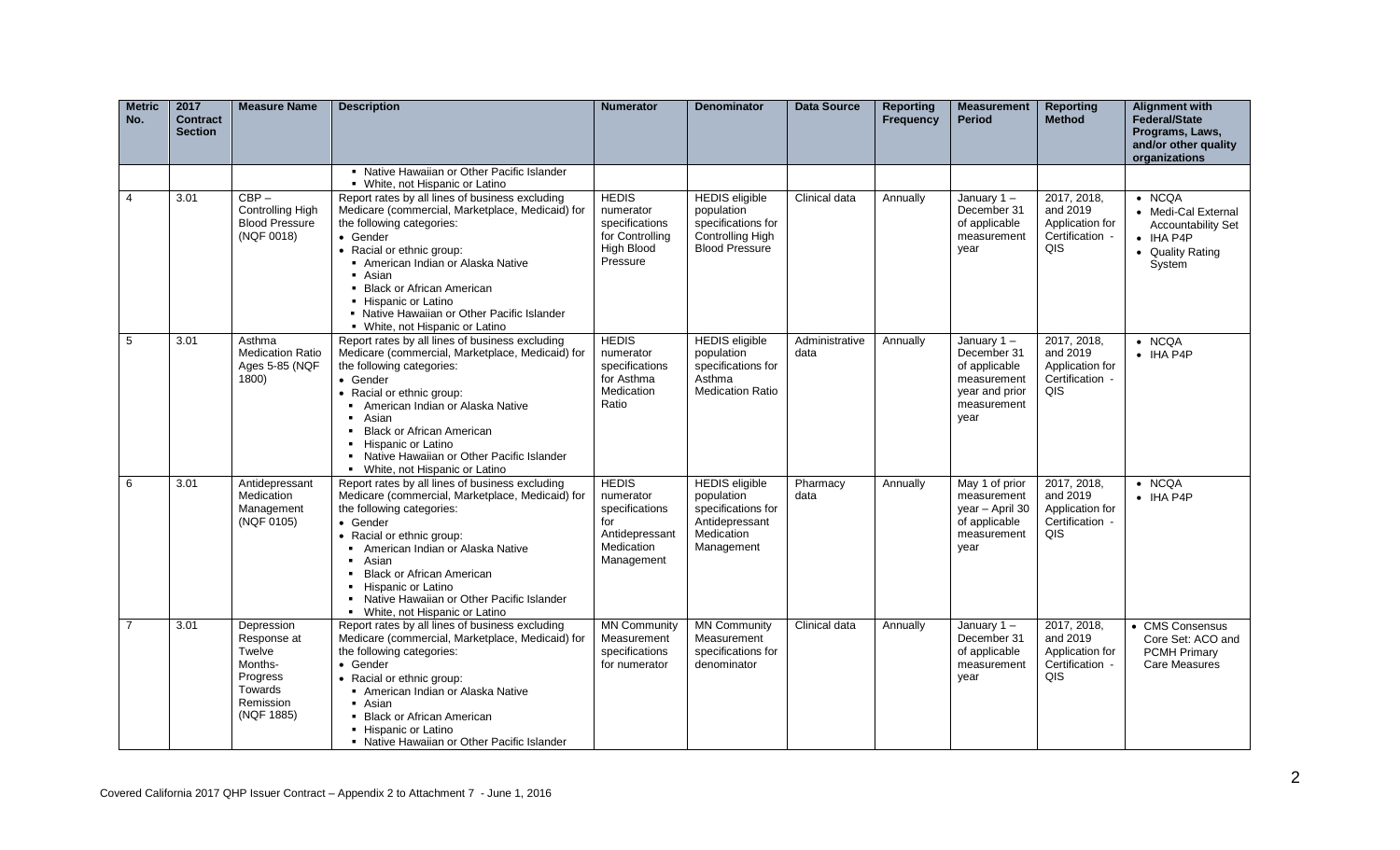| <b>Metric</b><br>No. | 2017<br><b>Contract</b><br><b>Section</b> | <b>Measure Name</b>                                                                                                                                                 | <b>Description</b>                                                                                                                                                                                                                                                                                                                                                                                                                                                                          | <b>Numerator</b>                                                                   | <b>Denominator</b>                                                                                               | <b>Data Source</b>     | <b>Reporting</b><br><b>Frequency</b> | <b>Measurement</b><br><b>Period</b>                                  | <b>Reporting</b><br><b>Method</b>                                    | <b>Alignment with</b><br><b>Federal/State</b><br>Programs, Laws,<br>and/or other quality |
|----------------------|-------------------------------------------|---------------------------------------------------------------------------------------------------------------------------------------------------------------------|---------------------------------------------------------------------------------------------------------------------------------------------------------------------------------------------------------------------------------------------------------------------------------------------------------------------------------------------------------------------------------------------------------------------------------------------------------------------------------------------|------------------------------------------------------------------------------------|------------------------------------------------------------------------------------------------------------------|------------------------|--------------------------------------|----------------------------------------------------------------------|----------------------------------------------------------------------|------------------------------------------------------------------------------------------|
|                      |                                           |                                                                                                                                                                     |                                                                                                                                                                                                                                                                                                                                                                                                                                                                                             |                                                                                    |                                                                                                                  |                        |                                      |                                                                      |                                                                      | organizations                                                                            |
|                      |                                           |                                                                                                                                                                     | • White, not Hispanic or Latino                                                                                                                                                                                                                                                                                                                                                                                                                                                             |                                                                                    |                                                                                                                  |                        |                                      |                                                                      |                                                                      |                                                                                          |
| 8                    | 3.01                                      | <b>Diabetes</b><br>Hospitalization<br>Measure                                                                                                                       | Combine the following AHRQ PQI measures for<br>the Diabetes Hospitalization Hybrid Measure:<br>• PQI #1 - Diabetes Short-Term Complications<br><b>Admissions Rate</b><br>• PQI #3 - Diabetes Long-Term Complications<br><b>Admissions Rate</b><br>• PQI #14 - Uncontrolled Diabetes Admission<br>Rate<br>• PQI #16 - Lower-Extremity Amputation among<br>Patients with Diabetes Rate<br>Report rates by all lines of business excluding<br>Medicare (commercial, Marketplace, Medicaid) for | Combine<br>AHRQ measure<br>numerator<br>specifications<br>for PQI #1, 3,<br>14, 16 | <b>HEDIS</b> eligible<br>population<br>specifications for<br>Comprehensive<br><b>Diabetes Care</b><br>(NQF 0731) | Administrative<br>data | Annually                             | January $1 -$<br>December 31<br>of applicable<br>measurement<br>year | 2017, 2018,<br>and 2019<br>Application for<br>Certification -<br>QIS |                                                                                          |
|                      |                                           |                                                                                                                                                                     | the following categories:<br>• Gender<br>• Racial or ethnic group:<br>• American Indian or Alaska Native<br>• Asian<br>• Black or African American<br>• Hispanic or Latino<br>• Native Hawaiian or other Pacific Islander<br>• White, not Hispanic or Latino                                                                                                                                                                                                                                |                                                                                    |                                                                                                                  |                        |                                      |                                                                      |                                                                      |                                                                                          |
| 9                    | 3.01                                      | Admissions for<br>diabetes short-<br>term<br>complications,<br>based on PQI #1<br>- Diabetes<br>Short-Term<br>Complications<br><b>Admissions Rate</b><br>(NQF 0272) | Report rates by all lines of business excluding<br>Medicare (commercial, Marketplace, Medicaid) for<br>the following categories:<br>• Gender<br>• Racial or ethnic group:<br>• American Indian or Alaska Native<br>• Asian<br><b>Black or African American</b><br>• Hispanic or Latino<br>• Native Hawaiian or other Pacific Islander<br>• White, not Hispanic or Latino                                                                                                                    | AHRQ PQI#1<br>numerator<br>specifications                                          | <b>HEDIS</b> eligible<br>population<br>specifications for<br>Comprehensive<br>Diabetes Care<br>(NQF 0731)        | Administrative<br>data | Annually                             | January $1 -$<br>December 31<br>of applicable<br>measurement<br>year | 2017, 2018,<br>and 2019<br>Application for<br>Certification -<br>QIS | • Medicaid 2016<br><b>Adult Core Set</b><br>• NQF Population<br><b>Health Measures</b>   |
| 10                   | 3.01                                      | Admissions for<br>diabetes long-<br>term<br>complications,<br>based on PQI #3<br>- Diabetes Long-<br>Term<br>Complications                                          | Report rates by all lines of business excluding<br>Medicare (commercial, Marketplace, Medicaid) for<br>the following categories:<br>• Gender<br>• Racial or ethnic group:<br>American Indian or Alaska Native<br>- Asian<br>• Black or African American                                                                                                                                                                                                                                     | AHRQ PQI#3<br>numerator<br>specifications                                          | <b>HEDIS</b> eligible<br>population<br>specifications for<br>Comprehensive<br>Diabetes Care<br>(NQF 0731)        | Administrative<br>data | Annually                             | January $1 -$<br>December 31<br>of applicable<br>measurement<br>year | 2017, 2018,<br>and 2019<br>Application for<br>Certification -<br>QIS | • NQF Population<br><b>Health Measures</b>                                               |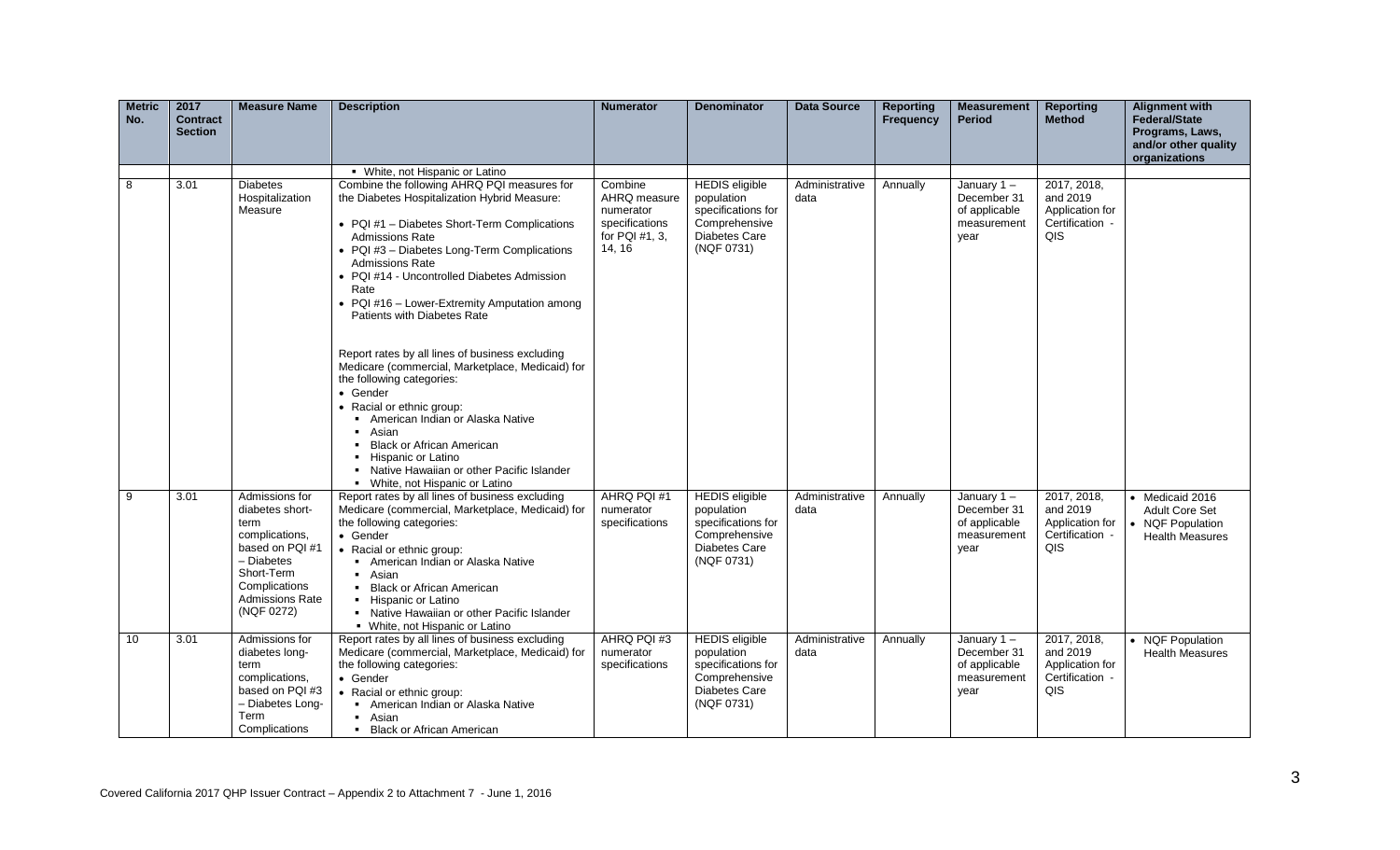| <b>Metric</b><br>No. | 2017<br><b>Contract</b><br><b>Section</b> | <b>Measure Name</b>                                                                                                                                                  | <b>Description</b>                                                                                                                                                                                                                                                                                                                                                                                                                                                                                                                                                                                                                            | <b>Numerator</b>                                                               | <b>Denominator</b>                                                                                        | <b>Data Source</b>     | <b>Reporting</b><br><b>Frequency</b> | <b>Measurement</b><br><b>Period</b>                                  | <b>Reporting</b><br><b>Method</b>                                    | <b>Alignment with</b><br><b>Federal/State</b><br>Programs, Laws,<br>and/or other quality<br>organizations |
|----------------------|-------------------------------------------|----------------------------------------------------------------------------------------------------------------------------------------------------------------------|-----------------------------------------------------------------------------------------------------------------------------------------------------------------------------------------------------------------------------------------------------------------------------------------------------------------------------------------------------------------------------------------------------------------------------------------------------------------------------------------------------------------------------------------------------------------------------------------------------------------------------------------------|--------------------------------------------------------------------------------|-----------------------------------------------------------------------------------------------------------|------------------------|--------------------------------------|----------------------------------------------------------------------|----------------------------------------------------------------------|-----------------------------------------------------------------------------------------------------------|
|                      |                                           | <b>Admissions Rate</b><br>(NQF 0274)                                                                                                                                 | • Hispanic or Latino<br>• Native Hawaiian or other Pacific Islander<br>• White, not Hispanic or Latino                                                                                                                                                                                                                                                                                                                                                                                                                                                                                                                                        |                                                                                |                                                                                                           |                        |                                      |                                                                      |                                                                      |                                                                                                           |
| 11                   | 3.01                                      | Admissions for<br>uncontrolled<br>diabetes, based<br>on PQI #14 -<br>Uncontrolled<br><b>Diabetes</b><br><b>Admission Rate</b><br>(NQF 0638)                          | Report rates by all lines of business excluding<br>Medicare (commercial, Marketplace, Medicaid) for<br>the following categories:<br>• Gender<br>• Racial or ethnic group:<br>American Indian or Alaska Native<br>• Asian<br>• Black or African American<br>• Hispanic or Latino<br>• Native Hawaiian or other Pacific Islander<br>• White, not Hispanic or Latino                                                                                                                                                                                                                                                                             | AHRQ PQI #14<br>numerator<br>specifications                                    | <b>HEDIS</b> eligible<br>population<br>specifications for<br>Comprehensive<br>Diabetes Care<br>(NQF 0731) | Administrative<br>data | Annually                             | January $1 -$<br>December 31<br>of applicable<br>measurement<br>year | 2017, 2018,<br>and 2019<br>Application for<br>Certification -<br>QIS | • NQF Population<br><b>Health Measures</b>                                                                |
| 12                   | 3.01                                      | Admissions for<br>lower-extremity<br>amputation,<br>based on PQI<br>#16 - Lower-<br>Extremity<br>Amputation<br>among Patients<br>with Diabetes<br>Rate (NQF<br>0285) | Report rates by all lines of business excluding<br>Medicare (commercial, Marketplace, Medicaid) for<br>the following categories:<br>• Gender<br>• Racial or ethnic group:<br>American Indian or Alaska Native<br>Asian<br><b>Black or African American</b><br>• Hispanic or Latino<br>• Native Hawaiian or other Pacific Islander<br>• White, not Hispanic or Latino                                                                                                                                                                                                                                                                          | AHRQ PQI #16<br>numerator<br>specifications                                    | <b>HEDIS</b> eligible<br>population<br>specifications for<br>Comprehensive<br>Diabetes Care<br>(NQF 0731) | Administrative<br>data | Annually                             | January $1 -$<br>December 31<br>of applicable<br>measurement<br>year | 2017, 2018,<br>and 2019<br>Application for<br>Certification -<br>QIS | • NQF Population<br><b>Health Measures</b>                                                                |
| 13                   | 3.01                                      | Hypertension<br>Hospitalization<br>Measure                                                                                                                           | Combine the following AHRQ PQI measures for<br>the Hypertension Hospitalization Hybrid Measure:<br>• PQI #7 - Hypertension Admission Rate<br>• PQI #8 - Heart Failure Admission Rate<br>• PQI #13 - Angina Without Procedure<br><b>Admission Rate</b><br>Report rates by all lines of business excluding<br>Medicare (commercial, Marketplace, Medicaid) for<br>the following categories:<br>• Gender<br>• Racial or ethnic group:<br>• American Indian or Alaska Native<br>Asian<br>$\blacksquare$<br><b>Black or African American</b><br>Hispanic or Latino<br>Native Hawaiian or other Pacific Islander<br>• White, not Hispanic or Latino | Combine<br>AHRQ measure<br>numerator<br>specifications<br>for PQI #7, 8,<br>13 | <b>HEDIS</b> eligible<br>population<br>specifications for<br>Controlling High<br><b>Blood Pressure</b>    | Administrative<br>data | Annually                             | January $1 -$<br>December 31<br>of applicable<br>measurement<br>year | 2017, 2018,<br>and 2019<br>Application for<br>Certification -<br>QIS |                                                                                                           |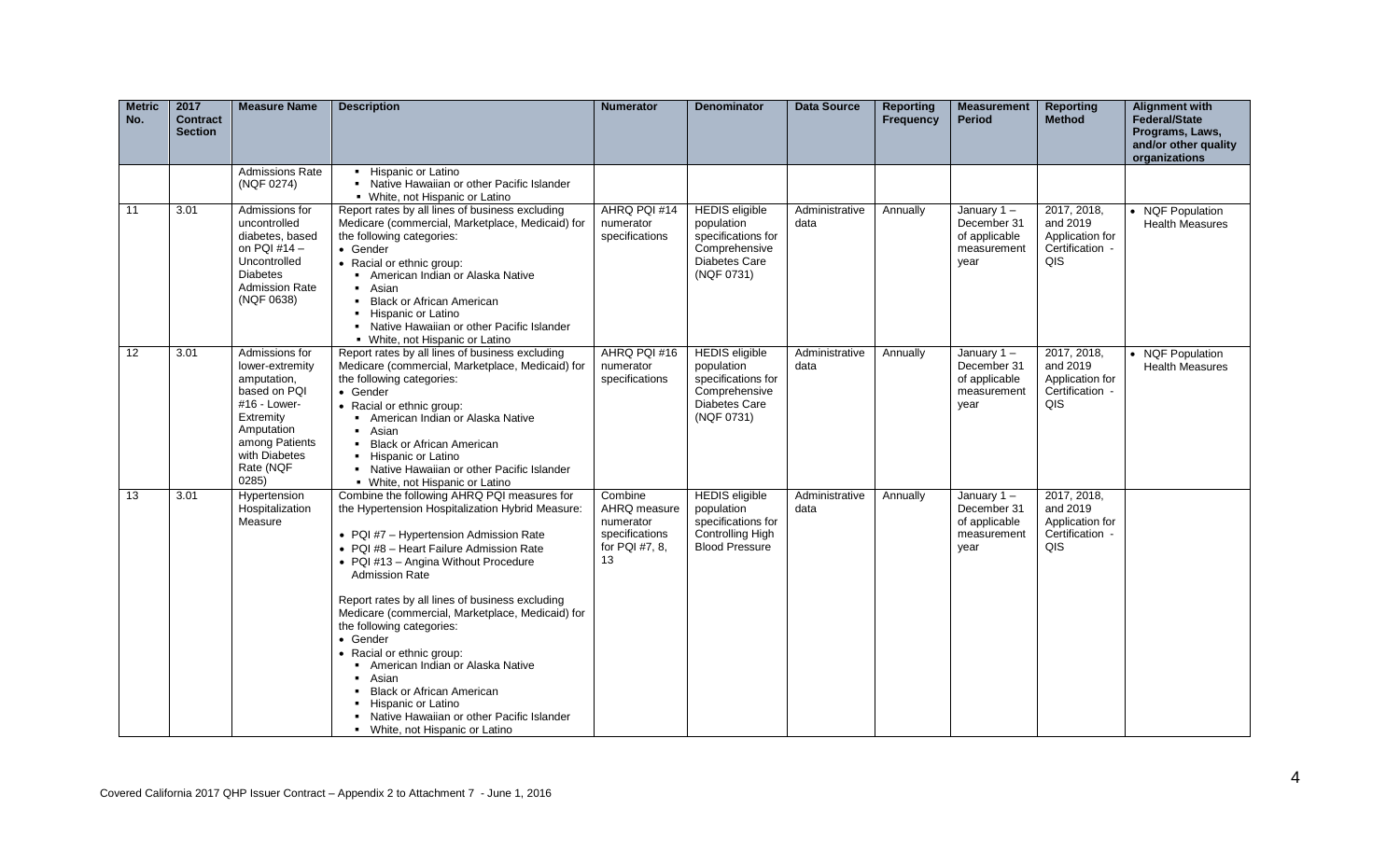| <b>Metric</b><br>No. | 2017<br><b>Contract</b><br><b>Section</b> | <b>Measure Name</b>                                                                                           | <b>Description</b>                                                                                                                                                                                                                                                                                                                                                                                                | <b>Numerator</b>                                                                                                       | <b>Denominator</b>                                                                                                                            | <b>Data Source</b>     | <b>Reporting</b><br><b>Frequency</b> | <b>Measurement</b><br><b>Period</b>                                  | <b>Reporting</b><br><b>Method</b>                                    | <b>Alignment with</b><br>Federal/State<br>Programs, Laws,<br>and/or other quality<br>organizations                                       |
|----------------------|-------------------------------------------|---------------------------------------------------------------------------------------------------------------|-------------------------------------------------------------------------------------------------------------------------------------------------------------------------------------------------------------------------------------------------------------------------------------------------------------------------------------------------------------------------------------------------------------------|------------------------------------------------------------------------------------------------------------------------|-----------------------------------------------------------------------------------------------------------------------------------------------|------------------------|--------------------------------------|----------------------------------------------------------------------|----------------------------------------------------------------------|------------------------------------------------------------------------------------------------------------------------------------------|
| 14                   | 3.01                                      | Admissions for<br>hypertension,<br>based on PQI #7<br>- Hypertension<br>Admission Rate                        | Report rates by all lines of business excluding<br>Medicare (commercial, Marketplace, Medicaid) for<br>the following categories:<br>• Gender<br>• Racial or ethnic group:<br>• American Indian or Alaska Native<br>• Asian<br><b>Black or African American</b><br>• Hispanic or Latino<br>• Native Hawaiian or other Pacific Islander<br>• White, not Hispanic or Latino                                          | AHRQ PQI #7<br>numerator<br>specifications                                                                             | <b>HEDIS</b> eligible<br>population<br>specifications for<br>Controlling High<br><b>Blood Pressure</b>                                        | Administrative<br>data | Annually                             | January $1 -$<br>December 31<br>of applicable<br>measurement<br>year | 2017, 2018.<br>and 2019<br>Application for<br>Certification -<br>QIS |                                                                                                                                          |
| 15                   | 3.01                                      | Admissions for<br>heart failure,<br>based on PQI #8<br>- Heart Failure<br><b>Admission Rate</b><br>(NQF 0277) | Report rates by all lines of business excluding<br>Medicare (commercial, Marketplace, Medicaid) for<br>the following categories:<br>• Gender<br>• Racial or ethnic group:<br>American Indian or Alaska Native<br>• Asian<br><b>Black or African American</b><br>• Hispanic or Latino<br>Native Hawaiian or other Pacific Islander<br>• White, not Hispanic or Latino                                              | AHRQ PQI #8<br>numerator<br>specifications                                                                             | <b>HEDIS</b> eligible<br>population<br>specifications for<br>Controlling High<br><b>Blood Pressure</b>                                        | Administrative<br>data | Annually                             | January $1 -$<br>December 31<br>of applicable<br>measurement<br>year | 2017, 2018,<br>and 2019<br>Application for<br>Certification -<br>QIS | • Medicaid 2016<br><b>Adult Core Set</b><br>• Accountable Care<br>Organization<br><b>Quality Measures</b><br>(Shared Savings<br>Program) |
| 16                   | 3.01                                      | Admissions for<br>angina, based<br>on PQI $#13 -$<br>Angina Without<br>Procedure<br><b>Admission Rate</b>     | Report rates by all lines of business excluding<br>Medicare (commercial, Marketplace, Medicaid) for<br>the following categories:<br>• Gender<br>• Racial or ethnic group:<br>• American Indian or Alaska Native<br>Asian<br>$\blacksquare$<br><b>Black or African American</b><br>Hispanic or Latino<br>• Native Hawaiian or other Pacific Islander<br>• White, not Hispanic or Latino                            | AHRQ PQI #13<br>numerator<br>specifications                                                                            | <b>HEDIS</b> eligible<br>population<br>specifications for<br>Controlling High<br><b>Blood Pressure</b>                                        | Administrative<br>data | Annually                             | January $1 -$<br>December 31<br>of applicable<br>measurement<br>year | 2017, 2018,<br>and 2019<br>Application for<br>Certification -<br>QIS |                                                                                                                                          |
| 17                   | 3.01                                      | Asthma<br>Hospitalization<br>Measure                                                                          | Combine the following AHRQ PQI measures for<br>the Hypertension Hospitalization Hybrid Measure:<br>• PQI #5 COPD or Asthma in Older Adults<br><b>Admission Rate</b><br>• PQI #11: Bacterial Pneumonia Admission Rate<br>• PQI #15: Asthma in Younger Adults Admission<br>Rate<br>Report rates by all lines of business excluding<br>Medicare (commercial, Marketplace, Medicaid) for<br>the following categories: | Combine<br>AHRQ measure<br>numerator<br>specifications<br>for PQI #5, 11.<br>15. Exclude<br>COPD codes<br>from PQI #5. | <b>HEDIS</b> eligible<br>population<br>specifications for<br>Asthma<br><b>Medication</b><br>Ratio. Use age<br>range of 18<br>years and older. | Administrative<br>data | Annually                             | January 1-<br>December 31<br>of applicable<br>measurement<br>year    | 2017, 2018,<br>and 2019<br>Application for<br>Certification -<br>QIS |                                                                                                                                          |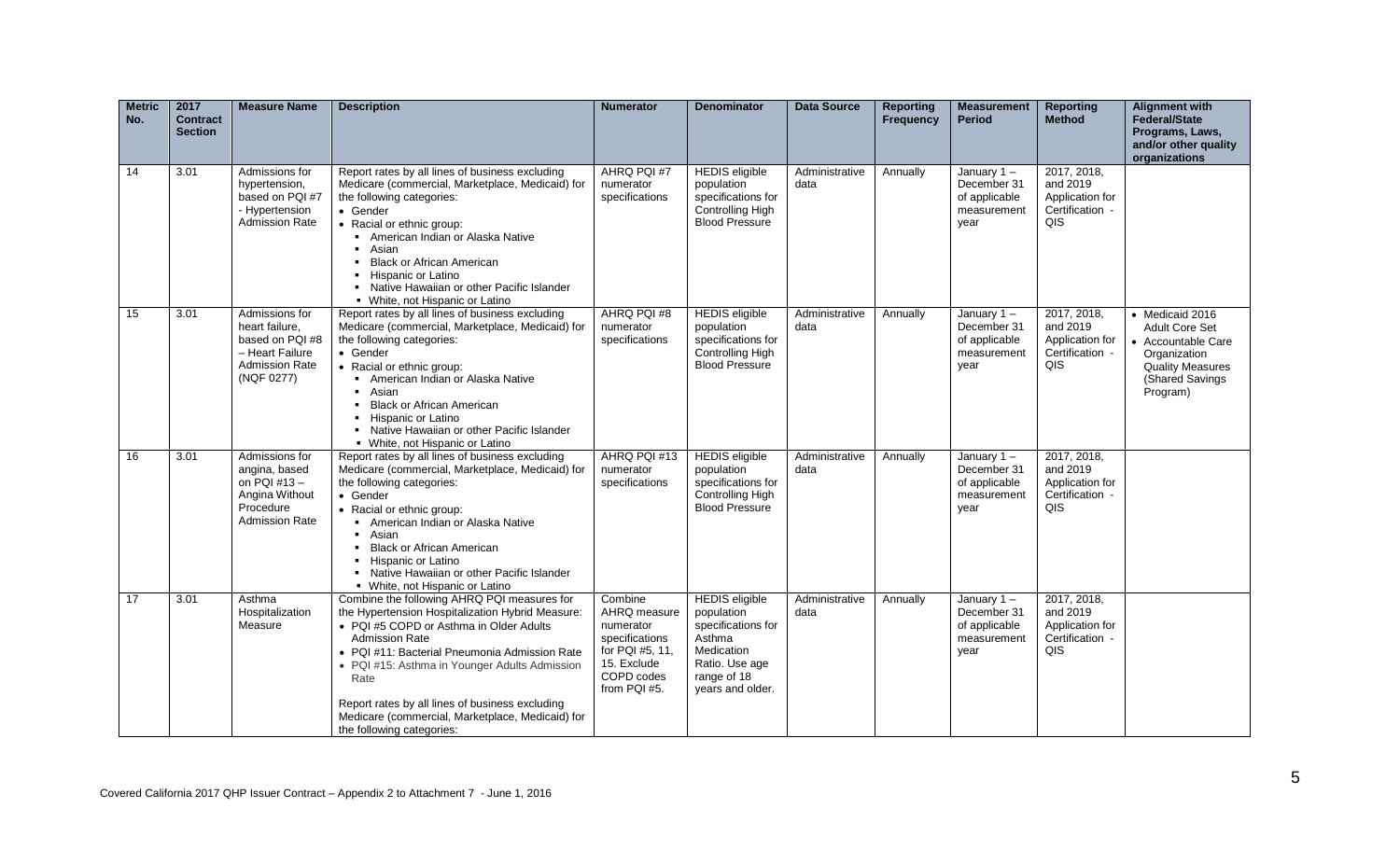| <b>Metric</b><br>No. | 2017<br><b>Contract</b><br><b>Section</b> | <b>Measure Name</b>                                                                                                                                  | <b>Description</b>                                                                                                                                                                                                                                                                                                                                                  | <b>Numerator</b>                                                      | <b>Denominator</b>                                                                                                                            | <b>Data Source</b>     | <b>Reporting</b><br>Frequency | <b>Measurement</b><br><b>Period</b>                                  | <b>Reporting</b><br><b>Method</b>                                    | <b>Alignment with</b><br>Federal/State<br>Programs, Laws,<br>and/or other quality<br>organizations |
|----------------------|-------------------------------------------|------------------------------------------------------------------------------------------------------------------------------------------------------|---------------------------------------------------------------------------------------------------------------------------------------------------------------------------------------------------------------------------------------------------------------------------------------------------------------------------------------------------------------------|-----------------------------------------------------------------------|-----------------------------------------------------------------------------------------------------------------------------------------------|------------------------|-------------------------------|----------------------------------------------------------------------|----------------------------------------------------------------------|----------------------------------------------------------------------------------------------------|
|                      |                                           |                                                                                                                                                      | • Gender<br>Racial or ethnic group:<br>American Indian or Alaska Native<br>$\blacksquare$<br>Asian<br><b>Black or African American</b><br>Hispanic or Latino<br>Native Hawaiian or other Pacific Islander<br>$\blacksquare$<br>• White, not Hispanic or Latino                                                                                                      |                                                                       |                                                                                                                                               |                        |                               |                                                                      |                                                                      |                                                                                                    |
| 18                   | 3.01                                      | Admissions for<br>asthma in older<br>adults, based on<br>PQI #5 - COPD<br>or Asthma in<br><b>Older Adults</b><br><b>Admission Rate</b><br>(NQF 0275) | Report rates by all lines of business excluding<br>Medicare (commercial, Marketplace, Medicaid) for<br>the following categories:<br>• Gender<br>• Racial or ethnic group:<br>American Indian or Alaska Native<br>• Asian<br>• Black or African American<br>• Hispanic or Latino<br>• Native Hawaiian or other Pacific Islander<br>• White, not Hispanic or Latino   | AHRQ PQI #5<br>numerator<br>specifications.<br>Exclude COPD<br>codes. | <b>HEDIS</b> eligible<br>population<br>specifications for<br>Asthma<br>Medication<br>Ratio. Use age<br>range of 18<br>years and older.        | Administrative<br>data | Annually                      | January 1-<br>December 31<br>of applicable<br>measurement<br>year    | 2017, 2018,<br>and 2019<br>Application for<br>Certification -<br>QIS | • Medicaid 2016<br><b>Adult Core Set</b>                                                           |
| 19                   | 3.01                                      | Admissions for<br>bacterial<br>pneumonia,<br>based on PQI<br>#11 - Bacterial<br>Pneumonia<br><b>Admission Rate</b><br>(NQF 0279)                     | Report rates by all lines of business excluding<br>Medicare (commercial, Marketplace, Medicaid) for<br>the following categories:<br>• Gender<br>• Racial or ethnic group:<br>• American Indian or Alaska Native<br>• Asian<br>• Black or African American<br>• Hispanic or Latino<br>• Native Hawaiian or other Pacific Islander<br>• White, not Hispanic or Latino | AHRQ PQI #11<br>numerator<br>specifications                           | <b>HEDIS</b> eligible<br>population<br>specifications for<br>Asthma<br><b>Medication</b><br>Ratio. Use age<br>range of 18<br>years and older. | Administrative<br>data | Annually                      | January 1-<br>December 31<br>of applicable<br>measurement<br>year    | 2017, 2018,<br>and 2019<br>Application for<br>Certification -<br>QIS |                                                                                                    |
| 20                   | 3.01                                      | Admissions for<br>asthma in<br>younger adults,<br>based on PQI<br>#15 - Asthma in<br>Younger Adults<br><b>Admission Rate</b>                         | Report rates by all lines of business excluding<br>Medicare (commercial, Marketplace, Medicaid) for<br>the following categories:<br>• Gender<br>• Racial or ethnic group:<br>• American Indian or Alaska Native<br>• Asian<br>• Black or African American<br>Hispanic or Latino<br>• Native Hawaiian or other Pacific Islander<br>• White, not Hispanic or Latino   | AHRQ PQI #15<br>numerator<br>specifications                           | <b>HEDIS</b> eligible<br>population<br>specifications for<br>Asthma<br>Medication<br>Ratio. Use age<br>range of 18<br>years and older.        | Administrative<br>data | Annually                      | January $1 -$<br>December 31<br>of applicable<br>measurement<br>year | 2017, 2018,<br>and 2019<br>Application for<br>Certification -<br>QIS | • Medicaid 2016<br><b>Adult Core Set</b>                                                           |
| 21                   | 4.01                                      | <b>Primary Care</b><br>Physician<br>Selection                                                                                                        | Report members by product in the health plan's<br>Covered California business with a personal care<br>physician (PCP)                                                                                                                                                                                                                                               | Number of<br>Covered<br>California<br>members                         | <b>Total Covered</b><br>California<br>membership<br>enrolled during                                                                           | Administrative<br>data | Quarterly                     | January 1-<br>December 31<br>(quarterly<br>reporting                 | 2017, 2018,<br>and 2019<br>Application for<br>Certification -        |                                                                                                    |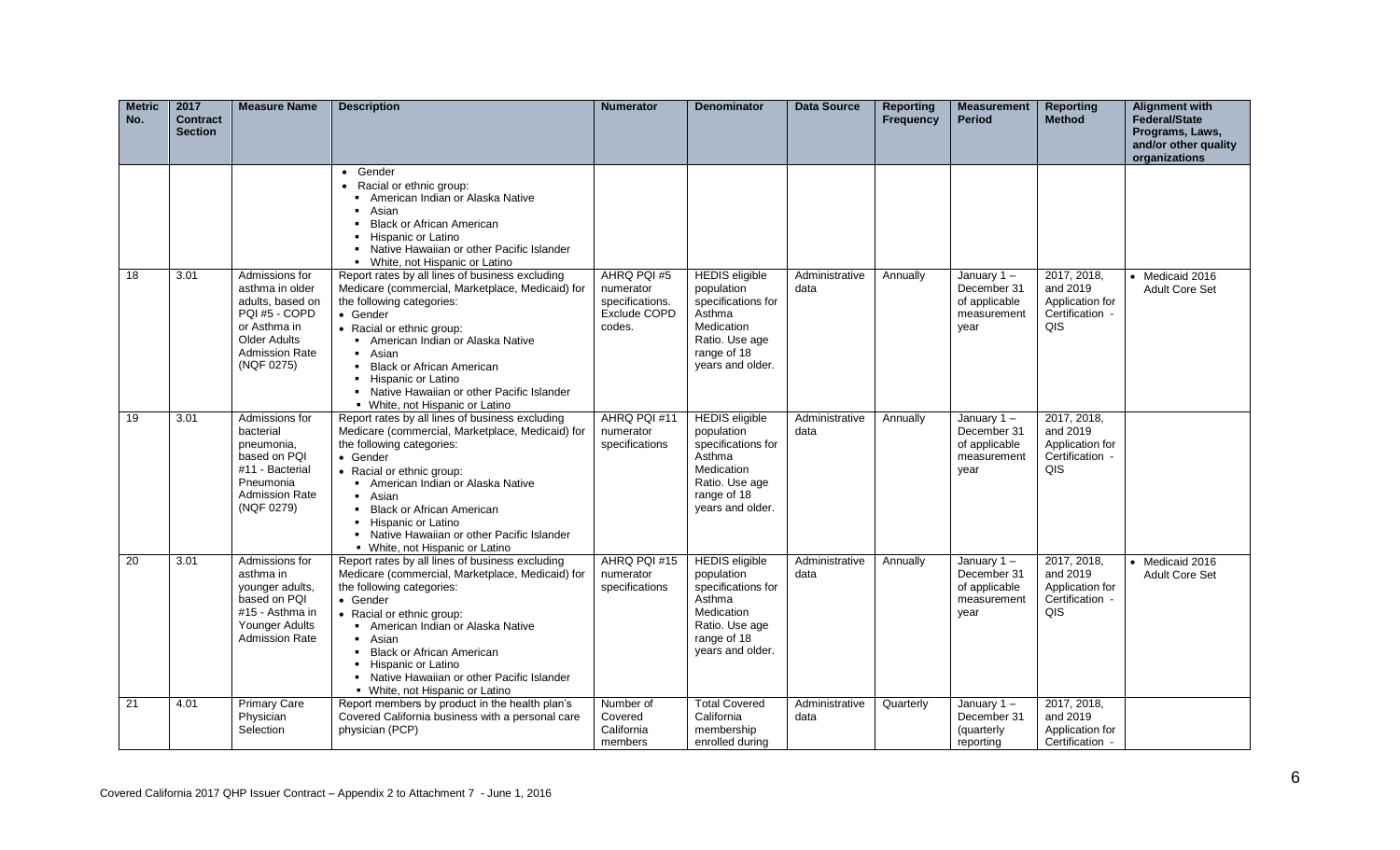| <b>Metric</b><br>No. | 2017<br><b>Contract</b><br><b>Section</b> | <b>Measure Name</b>                          | <b>Description</b>                                                                                                                                                                                                                                | <b>Numerator</b>                                                                                                                                                    | <b>Denominator</b>                                                                                 | <b>Data Source</b>                 | <b>Reporting</b><br><b>Frequency</b> | <b>Measurement</b><br><b>Period</b>                                   | <b>Reporting</b><br><b>Method</b>                                    | <b>Alignment with</b><br>Federal/State<br>Programs, Laws,<br>and/or other quality<br>organizations |
|----------------------|-------------------------------------------|----------------------------------------------|---------------------------------------------------------------------------------------------------------------------------------------------------------------------------------------------------------------------------------------------------|---------------------------------------------------------------------------------------------------------------------------------------------------------------------|----------------------------------------------------------------------------------------------------|------------------------------------|--------------------------------------|-----------------------------------------------------------------------|----------------------------------------------------------------------|----------------------------------------------------------------------------------------------------|
|                      |                                           |                                              |                                                                                                                                                                                                                                                   | enrolled during<br>the applicable<br>Plan Year who<br>have selected<br>or were<br>assigned to a<br>PCP                                                              | the applicable<br>Plan Year                                                                        |                                    |                                      | periods to be<br>defined upon<br>request by<br>Covered<br>California) | QIS / quarterly<br>reports as<br>requested                           |                                                                                                    |
| $\overline{22}$      | 4.02                                      | <b>Primary Care</b><br>Payment<br>Strategies | Report the number and percentage of California<br>members attributed to providers for whom a<br>payment strategy is deployed to adopt accessible,<br>data-driven, team-based care with accountability<br>for improving triple aim metrics         | Number of<br>California<br>members<br>enrolled during<br>the applicable<br>Plan Year<br>attributed to a<br>provider with a<br>payment reform<br>strategy            | <b>Total California</b><br>membership<br>enrolled during<br>the applicable<br>Plan Year            | Administrative<br>/ financial data | Annually                             | January $1 -$<br>December 31<br>of applicable<br>measurement<br>year  | 2018 and<br>2019<br>Application for<br>Certification -<br>QIS        |                                                                                                    |
| 23                   | 4.02                                      | <b>Primary Care</b><br>Payment<br>Strategies | Report the number and percentage of Covered<br>California members attributed to providers for<br>whom a payment strategy is deployed to adopt<br>accessible, data-driven, team-based care with<br>accountability for improving triple aim metrics | Number of<br>Covered<br>California<br>members<br>enrolled during<br>the applicable<br>Plan Year<br>attributed to a<br>provider with a<br>payment reform<br>strategy | <b>Total Covered</b><br>California<br>membership<br>enrolled during<br>the applicable<br>Plan Year | Administrative<br>/ financial data | Annually                             | January $1 -$<br>December 31<br>of applicable<br>measurement<br>year  | 2018 and<br>2019<br>Application for<br>Certification -<br>QIS        |                                                                                                    |
| 24                   | 4.03                                      | Membership<br>Attributed to<br><b>IHMs</b>   | Report the number and percentage of California<br>members in each product who are managed<br>under an IHM                                                                                                                                         | Number of<br>California<br>members<br>enrolled during<br>the applicable<br>Plan Year<br>managed under<br>an IHM                                                     | <b>Total California</b><br>membership<br>enrolled during<br>the applicable<br>Plan Year            | Administrative<br>/ financial data | Annually                             | January 1-<br>December 31<br>of applicable<br>measurement<br>year     | 2017, 2018,<br>and 2019<br>Application for<br>Certification -<br>QIS |                                                                                                    |
| 25                   | 4.03                                      | Membership<br>Attributed to<br><b>IHMs</b>   | Report the number and percentage of Covered<br>California members in each product who are<br>managed under an IHM                                                                                                                                 | Number of<br>Covered<br>California<br>members<br>enrolled during<br>the applicable<br>Plan Year<br>managed under<br>an IHM                                          | <b>Total Covered</b><br>California<br>membership<br>enrolled during<br>the applicable<br>Plan Year | Administrative<br>/ financial data | Annually                             | January 1-<br>December 31<br>of applicable<br>measurement<br>year     | 2017, 2018,<br>and 2019<br>Application for<br>Certification -<br>QIS |                                                                                                    |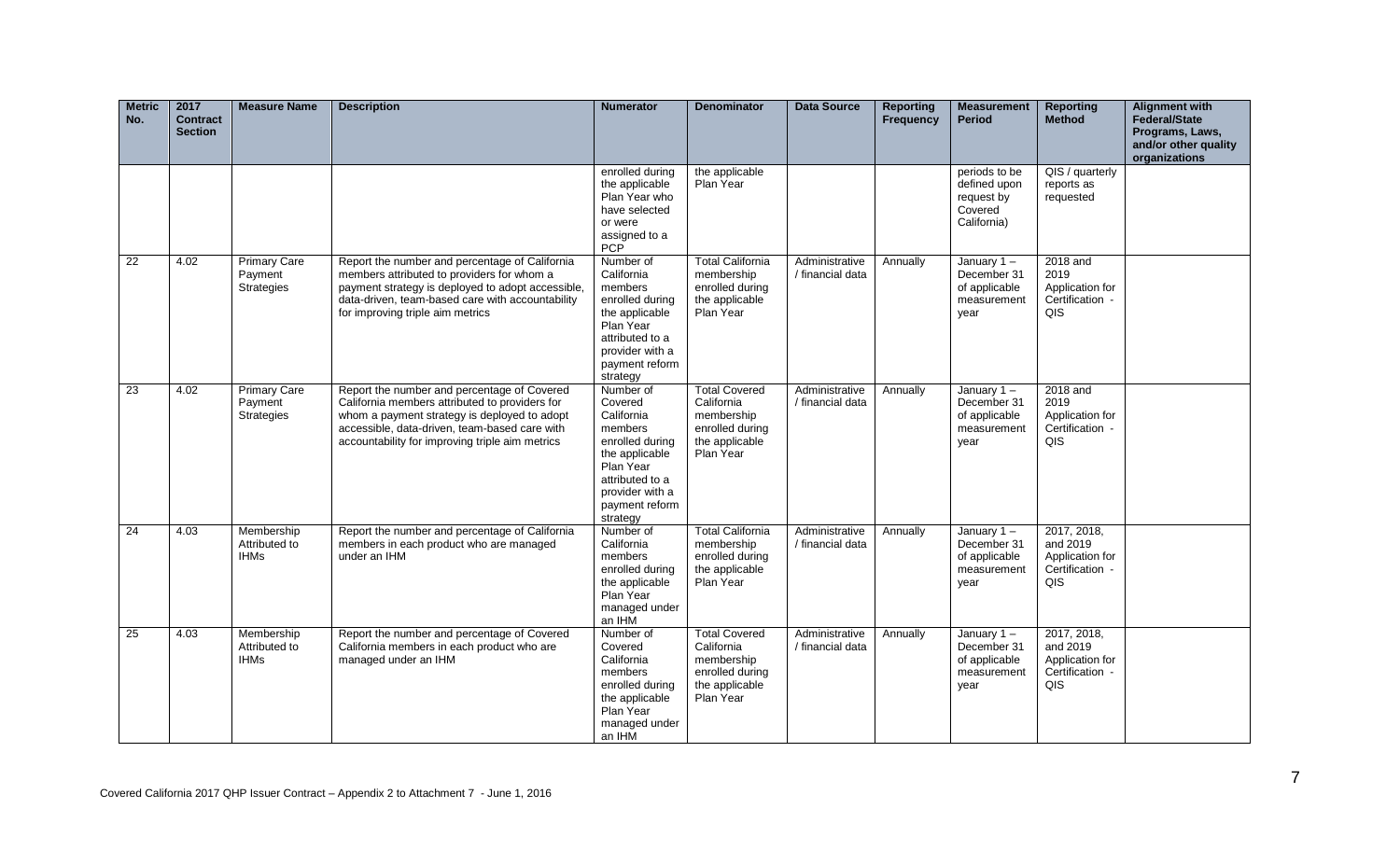| <b>Metric</b><br>No. | 2017<br><b>Contract</b><br><b>Section</b> | <b>Measure Name</b>                                                                   | <b>Description</b>                                                                                                                                                                                                                                                                                                                                              | <b>Numerator</b>                                                                                              | <b>Denominator</b>                                                               | <b>Data Source</b>                                                                                                                                          | <b>Reporting</b><br>Frequency | <b>Measurement</b><br><b>Period</b>                                       | <b>Reporting</b><br><b>Method</b>                                                                              | <b>Alignment with</b><br><b>Federal/State</b><br>Programs, Laws,<br>and/or other quality<br>organizations |
|----------------------|-------------------------------------------|---------------------------------------------------------------------------------------|-----------------------------------------------------------------------------------------------------------------------------------------------------------------------------------------------------------------------------------------------------------------------------------------------------------------------------------------------------------------|---------------------------------------------------------------------------------------------------------------|----------------------------------------------------------------------------------|-------------------------------------------------------------------------------------------------------------------------------------------------------------|-------------------------------|---------------------------------------------------------------------------|----------------------------------------------------------------------------------------------------------------|-----------------------------------------------------------------------------------------------------------|
| 26                   | 5.03                                      | Hospitals<br>reporting to<br><b>CMQCC</b>                                             | Report hospital participation in CMQCC                                                                                                                                                                                                                                                                                                                          | Number of<br>network<br>hospitals<br>reporting to<br><b>CMQCC</b>                                             | Total number of<br>hospitals<br>providing<br>maternity<br>services in<br>network | <b>Network</b><br>data/CMQCC<br>participant list                                                                                                            | Annually                      | January $1 -$<br>December 31<br>of applicable<br>measurement<br>year      | 2017, 2018,<br>and 2019<br>Application for<br>Certification -<br>QIS                                           | • CalSIM                                                                                                  |
| 27                   | 5.03                                      | Hospitals<br>meeting CalSIM<br>goal for C-<br>sections                                | Report hospital network performance for meeting<br>CalSIM NTSV C-Section goal                                                                                                                                                                                                                                                                                   | Number of<br>hospitals<br>meeting<br>CalSIM goal of<br>NTSV C-<br>Section rate at<br>or below 23.9<br>percent | Total number of<br>hospitals<br>providing<br>maternity<br>services in<br>network | <b>Network</b><br>data/clinical<br>data<br>submitted to<br><b>CMQCC</b>                                                                                     | Annually                      | January 1-<br>December 31<br>of applicable<br>measurement<br>year         | 2017, 2018,<br>and 2019<br>Application for<br>Certification -<br>QIS                                           | • CalSIM<br>• Healthy People<br>2020 NTSV target<br>of 23.9%                                              |
| 28                   | 5.03                                      | NTSV C-Section<br>rate for each<br>network hospital                                   | For the plan's network of hospitals providing<br>maternity services, report each hospital name,<br>location, product network (HMO, PPO, EPO), and<br>NTSV C-Section rate                                                                                                                                                                                        | Total number of<br>NTSV C-<br>Section<br>deliveries                                                           | Total number of<br>NTSV deliveries                                               | Network<br>data/clinical<br>data<br>submitted to<br><b>CMQCC</b>                                                                                            | Annually                      | January $1 -$<br>December 31<br>of applicable<br>measurement<br>year      | 2017, 2018,<br>and 2019<br>Application for<br>Certification -<br>QIS                                           | • CalSIM<br>• Healthy People<br>2020 NTSV target<br>of 23.9%                                              |
| 29                   | 5.01                                      | Payment<br>strategies for<br>maternity<br>services                                    | Report number of hospitals paid under each type<br>of payment strategy for maternity services and the<br>denominator (total number of network hospitals)                                                                                                                                                                                                        | Number of<br>hospitals paid<br>under payment<br>strategy or<br>each payment<br>strategy                       | Total number of<br>network<br>hospitals<br>providing<br>maternity<br>services    | <b>Network</b><br>data/financial<br>data                                                                                                                    | Annually                      | January $1 -$<br>December 31<br>of applicable<br>measurement<br>year      | 2017, 2018,<br>and 2019<br>Application for<br>Certification -<br>QIS                                           |                                                                                                           |
| $\overline{30}$      | 5.02                                      | <b>Opioid Adverse</b><br>Events (Patients<br>Treated with<br>Naloxone)                | Report rate for each network hospital:<br>Opioid-related ADE caused by medical error<br>and/or adverse drug reactions<br>Rate Calculation: (Numerator / Denominator) x<br>100<br>Target-setting approach: six months historical<br>data for baseline; 25th percentile figure from PfP<br>Campaign (e.g., based on AHA/HRET Hospital<br>Engagement Network data) | Number of<br>inpatients<br>treated with an<br>opioid who<br>received<br>naloxone                              | Number of<br>inpatients who<br>received an<br>opioid (top 5-10<br>prescribed)    | Clinical data<br>(medical<br>record review,<br>incident<br>reporting<br>systems,<br>pharmacy<br>reporting<br>system)<br>reported to<br>CMS; HQI<br>proposed | Annually                      | January 1-<br>December 31<br>of applicable<br>measurement<br>year         | Reporting in<br>2017 pending<br>data source -<br>2018 and<br>2019<br>Application for<br>Certification -<br>QIS | • CMS Hospital<br>Improvement<br>Innovation<br>Networks (HIINs)                                           |
| 31                   | 5.02                                      | <b>CAUTI SIR for</b><br>all hospitals<br>excluding small-<br>denominator<br>hospitals | Report SIR for each network hospital excluding<br>small-denominator hospitals::<br>CAUTI Standardized Infection Ration (SIR) - All<br>Tracked Units - Relative performance                                                                                                                                                                                      | Number of<br>observed<br>inpatient<br>healthcare-<br>associated                                               | Number of<br>predicted<br>inpatient<br>healthcare-<br>associated                 | <b>CMS Hospital</b><br>Quality<br>Compare <sup>1</sup>                                                                                                      | Annually                      | January $1 -$<br>December 31<br>of applicable<br>measurement<br>vear. For | 2017, 2018,<br>and 2019<br>Application for<br>Certification -<br>QIS                                           | • CMS Hospital<br>Engagement<br>Networks (HENS)                                                           |

 $\overline{a}$ <sup>1</sup> Datasets containing the CAUTI SIR for all California hospitals from 2005 through 2015 are available here:<https://data.medicare.gov/data/archives/hospital-compare>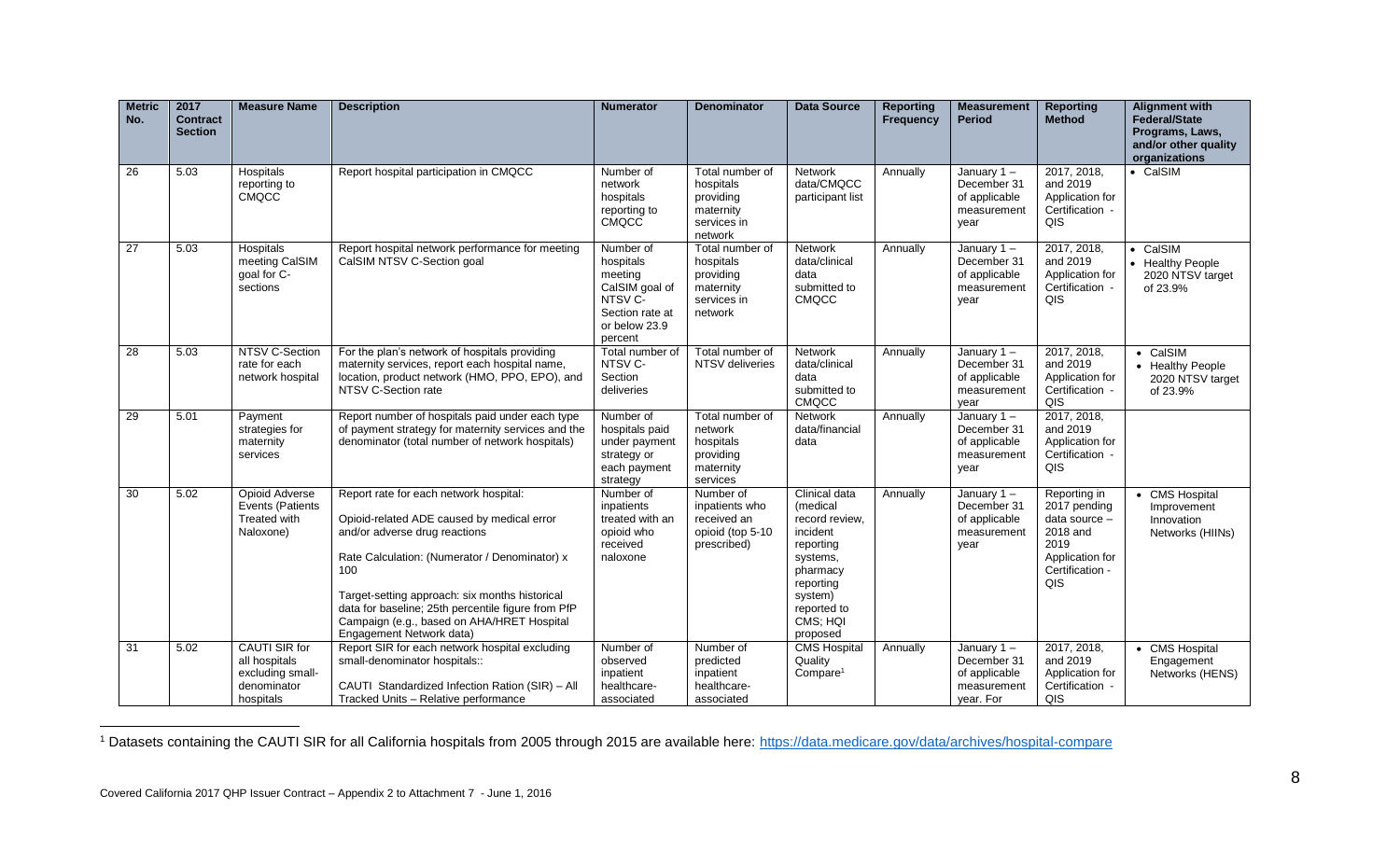| <b>Metric</b><br>No. | 2017<br><b>Contract</b><br><b>Section</b> | <b>Measure Name</b>                                 | <b>Description</b>                                                                                                                                                                                                                                                        | <b>Numerator</b>                                                                          | <b>Denominator</b>                                                                                | <b>Data Source</b>                                                                                                                                                                                    | <b>Reporting</b><br>Frequency | <b>Measurement</b><br><b>Period</b>                                                                                                                                                                                                            | <b>Reporting</b><br><b>Method</b>                                    | <b>Alignment with</b><br><b>Federal/State</b><br>Programs, Laws,<br>and/or other quality<br>organizations |
|----------------------|-------------------------------------------|-----------------------------------------------------|---------------------------------------------------------------------------------------------------------------------------------------------------------------------------------------------------------------------------------------------------------------------------|-------------------------------------------------------------------------------------------|---------------------------------------------------------------------------------------------------|-------------------------------------------------------------------------------------------------------------------------------------------------------------------------------------------------------|-------------------------------|------------------------------------------------------------------------------------------------------------------------------------------------------------------------------------------------------------------------------------------------|----------------------------------------------------------------------|-----------------------------------------------------------------------------------------------------------|
|                      |                                           |                                                     | Rate Calculation: Numerator / Denominator<br>Target-Setting Approach: Twelve months<br>historical data for baseline                                                                                                                                                       | <b>CAUTIs for all</b><br>tracked units                                                    | <b>CAUTIs for all</b><br>tracked units<br>(determined by<br>NHSN)                                 |                                                                                                                                                                                                       |                               | hospitals with<br>predicted<br>infections of<br>less than 0.2,<br>report the<br>combined, 2-<br>year SIR for<br>the<br>measurement<br>year and the<br>previous year.                                                                           |                                                                      |                                                                                                           |
| $\overline{32}$      | 5.02                                      | <b>Urinary Catheter</b><br><b>Utilization Ratio</b> | Report rate for each network hospital:<br>Urinary Catheter Utilization Ratio - All Tracked<br><b>Units</b><br>Rate Calculation: (Numerator / Denominator) x<br>100<br>Lower ratios are generally associated with better<br>performance and may also impact the CAUTI rate | Number of<br>inpatient<br>indwelling<br>urinary catheter<br>days for all<br>tracked units | Number of<br>inpatient bed<br>days for all<br>tracked units                                       | Numerator<br>may be<br>obtained from<br>NHSN or<br>Partnership<br>for Patients<br>data reported<br>to CMS.<br>Denominator<br>may be<br>obtained from<br>OSHPD,<br>CDPH, or<br>other public<br>source. | Annually                      | January $1 -$<br>December 31<br>of applicable<br>measurement<br>year                                                                                                                                                                           | 2017, 2018,<br>and 2019<br>Application for<br>Certification -<br>QIS | • CMS Hospital<br>Engagement<br>Networks (HENS)                                                           |
| 33                   | 5.02                                      | <b>CLABSI SIR</b>                                   | Report SIR for each network hospital:<br>CLABSI SIR - All Tracked Units<br>Rate Calculation: Numerator / Denominator<br>Target-Setting Approach: Twelve months<br>historical data for baseline (various possible data<br>sources: NHSN, 2013 CHART, 2014 CDPH)            | Number of<br>observed<br>inpatient<br><b>CLABSIs for all</b><br>tracked units             | Number of<br>expected<br>inpatient<br>CLABSIs for all<br>tracked units<br>(determined by<br>NHSN) | NHSN, CDPH,<br>or Partnership<br>for Patients<br>data reported<br>to CMS                                                                                                                              | Annually                      | January 1-<br>December 31<br>of applicable<br>measurement<br>year. For<br>hospitals with<br>predicted<br>infections of<br>less than 0.2,<br>report the<br>combined, 2-<br>year SIR for<br>the<br>measurement<br>year and the<br>previous year. | 2017, 2018,<br>and 2019<br>Application for<br>Certification -<br>QIS | • CMS Hospital<br>Engagement<br>Networks (HENS)<br>$\bullet$ CDPH $-$ HAI<br>Annual Report                |
| $\overline{34}$      | 5.02                                      | <b>Central Line</b><br><b>Utilization Ratio</b>     | Report rate for each network hospital:<br>Central Line Utilization Ratio - All Tracked Units                                                                                                                                                                              | Number of<br>inpatient central                                                            | Number of<br>inpatient bed                                                                        | Numerator<br>may be<br>obtained from                                                                                                                                                                  | Annually                      | January $1 -$<br>December 31<br>of applicable                                                                                                                                                                                                  | 2017, 2018,<br>and 2019<br>Application for                           | • CMS Hospital<br>Engagement<br>Networks (HENS)                                                           |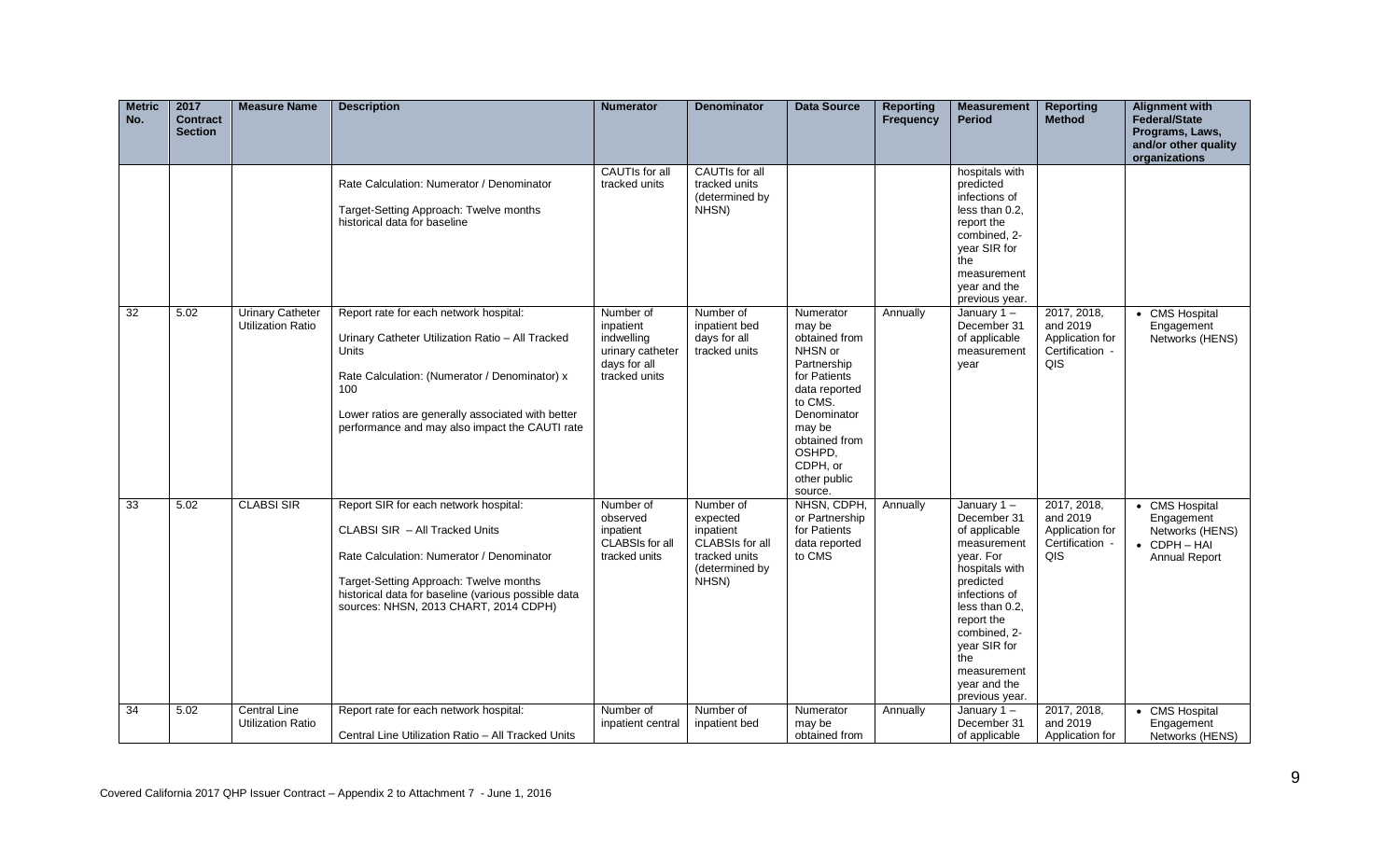| <b>Metric</b><br>No. | 2017<br><b>Contract</b><br><b>Section</b> | <b>Measure Name</b> | <b>Description</b>                                                                                                                                                                                                                                         | <b>Numerator</b>                                                                                                     | <b>Denominator</b>                                                                                   | <b>Data Source</b>                                                                                                                                                   | <b>Reporting</b><br><b>Frequency</b> | <b>Measurement</b><br><b>Period</b>                                                                                                                                                                                                               | <b>Reporting</b><br><b>Method</b>                                    | <b>Alignment with</b><br><b>Federal/State</b><br>Programs, Laws,<br>and/or other quality<br>organizations |
|----------------------|-------------------------------------------|---------------------|------------------------------------------------------------------------------------------------------------------------------------------------------------------------------------------------------------------------------------------------------------|----------------------------------------------------------------------------------------------------------------------|------------------------------------------------------------------------------------------------------|----------------------------------------------------------------------------------------------------------------------------------------------------------------------|--------------------------------------|---------------------------------------------------------------------------------------------------------------------------------------------------------------------------------------------------------------------------------------------------|----------------------------------------------------------------------|-----------------------------------------------------------------------------------------------------------|
|                      |                                           |                     | Rate Calculation: (Numerator / Denominator) x<br>100<br>Lower ratios are generally associated with better<br>performance and may also impact the CLABSI<br>rate                                                                                            | line days for all<br>tracked units                                                                                   | days for all<br>tracked units                                                                        | NHSN, CDPH,<br>or Partnership<br>for Patients<br>data reported<br>to CMS.<br>Denominator<br>may be<br>obtained from<br>OSHPD,<br>CDPH, or<br>other public<br>source. |                                      | measurement<br>year                                                                                                                                                                                                                               | Certification -<br>QIS                                               |                                                                                                           |
| $\overline{35}$      | 5.02                                      | C. Diff SIR         | Report SIR for each network hospital:<br>Lab-Identified C. Diff SIR<br>Rate Calculation: Numerator / Denominator<br>Target Setting Approach: Twelve months<br>historical data for baseline (various possible data<br>sources: NHSN, 2013 CHART, 2014 CDPH) | Number of<br>observed<br>inpatient<br>hospital-onset<br>C. diff lab<br>identified<br>events for all<br>tracked units | Number of<br>expected<br>inpatient<br>hospital-onset<br>cases of C. diff<br>for all tracked<br>units | NHSN, CDPH,<br>or Partnership<br>for Patients<br>data reported<br>to CMS                                                                                             | Annually                             | January $1 -$<br>December 31<br>of applicable<br>measurement<br>year. For<br>hospitals with<br>predicted<br>infections of<br>less than 0.2,<br>report the<br>combined, 2-<br>year SIR for<br>the<br>measurement<br>year and the<br>previous year. | 2017, 2018,<br>and 2019<br>Application for<br>Certification -<br>QIS | • CMS Hospital<br>Engagement<br>Networks (HENS)<br>• CDPH-HAI<br>Annual Report                            |
| $\overline{36}$      | 5.02                                      | SSI-Colon SIR       | Report SIR for each network hospital::<br>Colon Surgery SSI SIR<br>Rate Calculation: Numerator / Denominator<br>Target-Setting Approach: Twelve months<br>historical data for baseline (various possible data<br>sources: NHSN, 2013 CHART, 2014 CDPH)     | Number of<br>observed SSIs<br>for colon<br>surgeries<br>(based on<br><b>NHSN</b><br>definition)                      | Number of<br>predicted SSIs<br>for colon<br>surgeries<br>(determined by<br>NHSN definition)          | NHSN, CDPH,<br>or Partnership<br>for Patients<br>data reported<br>to CMS                                                                                             | Annually                             | January $1 -$<br>December 31<br>of applicable<br>measurement<br>year. For<br>hospitals with<br>predicted<br>infections of<br>less than 0.2,<br>report the<br>combined, 2-<br>year SIR for<br>the<br>measurement<br>year and the<br>previous year. | 2017, 2018,<br>and 2019<br>Application for<br>Certification -<br>QIS | • CMS Hospital<br>Engagement<br>Networks (HENS)<br>• CDPH-HAI<br>Annual Report                            |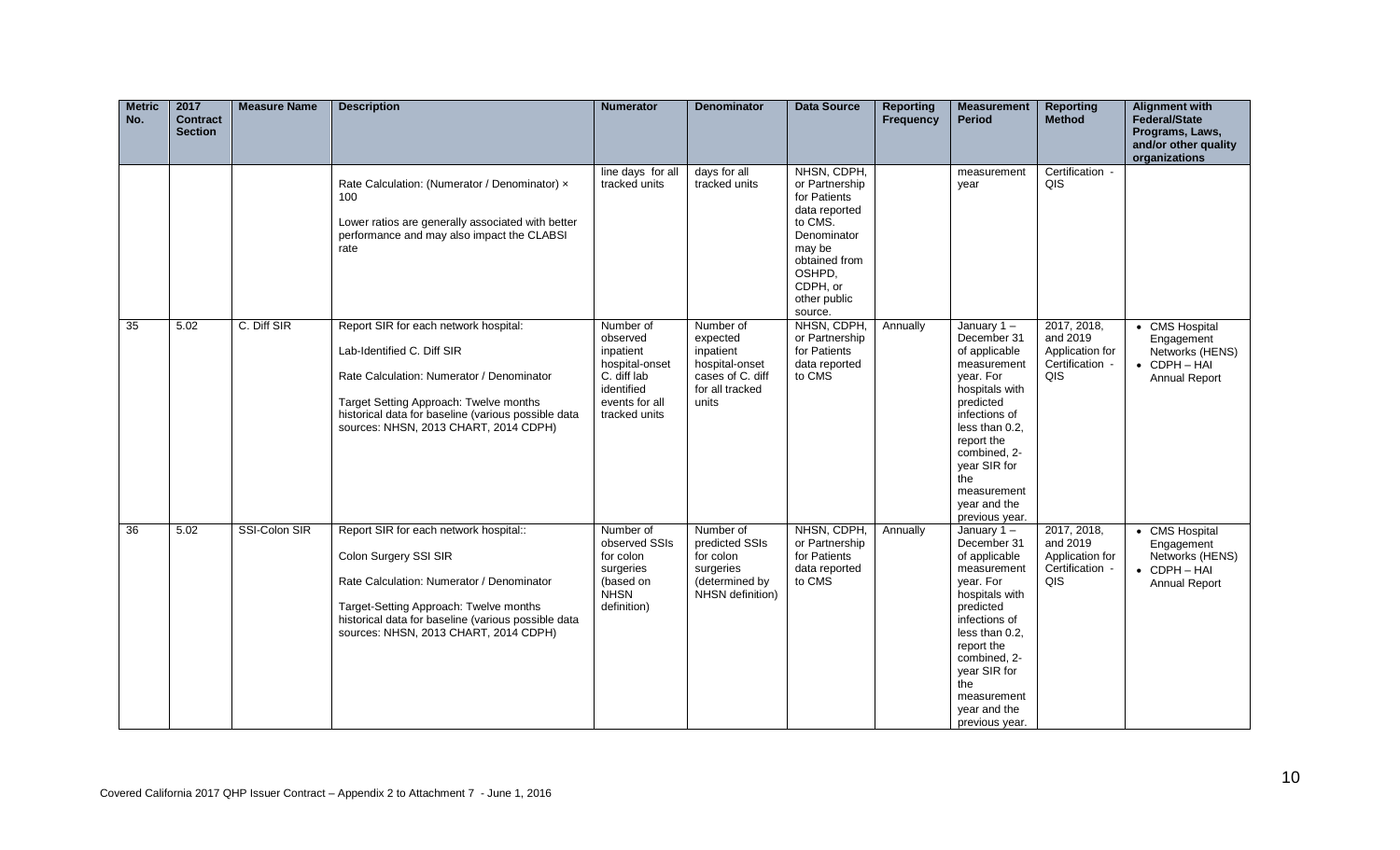| <b>Metric</b><br>No. | 2017<br><b>Contract</b><br><b>Section</b> | <b>Measure Name</b>                                                                                       | <b>Description</b>                                                                                                                                                                                                                                  | <b>Numerator</b>                                                                                                            | <b>Denominator</b>                                                                | <b>Data Source</b>                                                       | <b>Reporting</b><br><b>Frequency</b> | <b>Measurement</b><br><b>Period</b>                                                                                                                                                                                                               | <b>Reporting</b><br><b>Method</b>                                                                     | <b>Alignment with</b><br><b>Federal/State</b><br>Programs, Laws,<br>and/or other quality<br>organizations |
|----------------------|-------------------------------------------|-----------------------------------------------------------------------------------------------------------|-----------------------------------------------------------------------------------------------------------------------------------------------------------------------------------------------------------------------------------------------------|-----------------------------------------------------------------------------------------------------------------------------|-----------------------------------------------------------------------------------|--------------------------------------------------------------------------|--------------------------------------|---------------------------------------------------------------------------------------------------------------------------------------------------------------------------------------------------------------------------------------------------|-------------------------------------------------------------------------------------------------------|-----------------------------------------------------------------------------------------------------------|
| 37                   | 5.02                                      | <b>MRSA BSI SIR</b>                                                                                       | Report SIR for each network hospital:<br><b>MRSA BSI SIR</b><br>Rate Calculation: Numerator / Denominator<br>Target-Setting Approach: Twelve months<br>historical data for baseline (various possible data<br>sources: NHSN, 2013 CHART, 2014 CDPH) | Number of<br>observed<br><b>MRSA BSI</b><br>cases                                                                           | Number of<br>predicted MRSA<br><b>BSI cases</b>                                   | NHSN, CDPH,<br>or Partnership<br>for Patients<br>data reported<br>to CMS | Annually                             | January $1 -$<br>December 31<br>of applicable<br>measurement<br>vear. For<br>hospitals with<br>predicted<br>infections of<br>less than 0.2,<br>report the<br>combined, 2-<br>year SIR for<br>the<br>measurement<br>year and the<br>previous year. | 2017, 2018,<br>and 2019<br>Application for<br>Certification -<br>QIS                                  | • CMS Hospital<br>Engagement<br>Networks (HENS)<br>$\bullet$ CDPH $-$ HAI<br>Annual Report                |
| 38                   | 5.01                                      | Hospital<br>Reimbursement<br>at Risk for<br>Quality<br>Performance                                        | Report the percentage of hospital performance at<br>risk for quality performance (metrics may include<br>but are not limited to HACs, readmissions, patient<br>satisfaction, etc.)                                                                  | Hospital<br>payment dollars<br>tied to quality<br>performance                                                               | <b>Total hospital</b><br>payment dollars                                          | Financial data                                                           | Annually                             | January $1 -$<br>December 31<br>of applicable<br>measurement<br>vear                                                                                                                                                                              | 2017, 2018,<br>and 2019<br>Application for<br>Certification -<br>QIS                                  |                                                                                                           |
| 39                   | 5.01                                      | <b>Hospitals with</b><br>Reimbursement<br>at Risk for<br>Quality<br>Performance                           | Report the number and percentage of hospitals<br>with reimbursement at risk for quality performance<br>(metrics may include but are not limited to HACs,<br>readmission, patient satisfaction, etc.)                                                | Hospitals with<br>payment tied to<br>quality<br>performance                                                                 | Total number of<br>network<br>hospitals                                           | <b>Network</b><br>data/financial<br>data                                 | Annually                             | January 1-<br>December 31<br>of applicable<br>measurement<br>year                                                                                                                                                                                 | 2017, 2018,<br>and 2019<br>Application for<br>Certification -<br>QIS                                  |                                                                                                           |
| 40                   | 6.01                                      | <b>Members Using</b><br><b>Wellness Benefit</b>                                                           | Report the number and percentage of members<br>who have a preventive care visit (\$0 member cost<br>share)                                                                                                                                          | Members<br>incurring at<br>least one<br>preventive care<br>visit/service                                                    | Total<br>membership<br>across all lines<br>of membership<br>excluding<br>Medicare | Claim/<br>encounter<br>data                                              | Annually                             | January $1 -$<br>December 31<br>of applicable<br>measurement<br>year                                                                                                                                                                              | 2017, 2018,<br>and 2019<br>Application for<br>Certification                                           |                                                                                                           |
| 41                   | 6.01                                      | <b>Members</b><br>identified as<br>obese who are<br>participating in a<br>weight<br>management<br>program | Report the number of obese members who are<br>participating in weight management programs                                                                                                                                                           | Number of<br>California<br>members<br>identified as<br>obese who are<br>participating in<br>weight<br>management<br>program | California<br>members<br>identified as<br>obese                                   | Claims/<br>encounter<br>data                                             | Annually                             | January 1-<br>December 31<br>of applicable<br>measurement<br>year                                                                                                                                                                                 | 2017, 2018,<br>and 2019<br>Application for<br>Certification -<br>Covered<br>California<br>eValue8 RFI |                                                                                                           |
| 42                   | 6.01                                      | <b>Members</b><br>identified as<br>tobacco<br>dependent who                                               | Report the number of tobacco-dependent<br>members who are participating in smoking<br>cessation programs                                                                                                                                            | California<br>members<br>identified as<br>tobacco                                                                           | California<br>members<br>identified as                                            | Claims/<br>encounter<br>data                                             | Annually                             | January $1 -$<br>December 31<br>of applicable                                                                                                                                                                                                     | 2017, 2018,<br>and 2019<br>Application for<br>Certification -                                         |                                                                                                           |